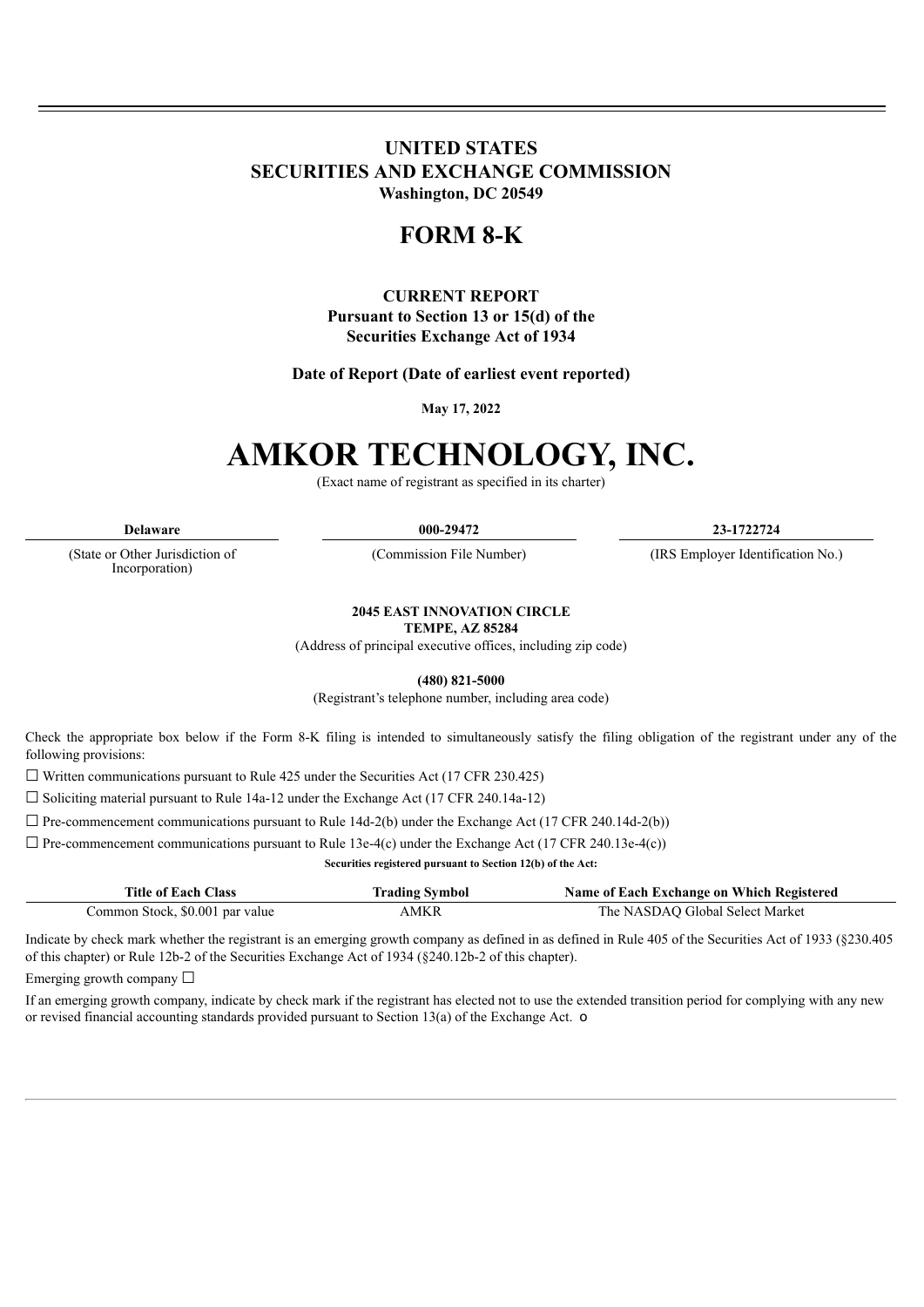#### **Item 5.07. Submission of Matters to a Vote of Security Holders.**

At the Annual Meeting of Stockholders (the "Annual Meeting") of Amkor Technology, Inc. (the "Company") held on May 17, 2022, the following proposals were adopted by the stockholders of the Company by the votes indicated below. The proposals are described in detail in the Company's definitive proxy statement filed with the Securities and Exchange Commission on April 12, 2022.

1. Election of the following 11 nominees to serve on the Board of Directors of the Company for a one-year term until the Company's next annual meeting of stockholders and until their respective successors are duly elected and qualified or their earlier resignation or removal.

|                      | <b>Voted For</b> | Withheld   | <b>Non-Votes</b> |
|----------------------|------------------|------------|------------------|
| James J Kim          | 216, 194, 726    | 7,851,733  | 8,654,228        |
| Susan Y. Kim         | 216,733,556      | 7,312,903  | 8,654,228        |
| <b>Giel Rutten</b>   | 221,680,277      | 2,366,182  | 8,654,228        |
| Douglas A. Alexander | 221,658,076      | 2,388,383  | 8,654,228        |
| Roger A. Carolin     | 197, 223, 445    | 26,823,014 | 8,654,228        |
| Winston J. Churchill | 185,254,258      | 38,792,201 | 8,654,228        |
| Daniel Liao          | 222,893,204      | 1,153,255  | 8,654,228        |
| MaryFrances McCourt  | 222,893,052      | 1,153,407  | 8,654,228        |
| Robert R. Morse      | 205,591,780      | 18,454,679 | 8,654,228        |
| Gil C. Tily          | 211, 141, 399    | 12,905,060 | 8,654,228        |
| David N. Watson      | 200,293,650      | 23,752,809 | 8,654,228        |

2. Advisory vote to approve the compensation of the Company's named executive officers.

| Voted For   | Against    | Abstain           | Non-Votes |
|-------------|------------|-------------------|-----------|
| 168,588,348 | 32,284,836 | 73.275<br>ر رے در | 8.654.228 |

3. Ratification of the appointment of PricewaterhouseCoopers LLP as the Company's independent registered public accounting firm for the year ending December 31, 2022.

| <b>Voted For</b> | Against | Abstain | <b>Non-Votes</b> |
|------------------|---------|---------|------------------|
| 228,805,977      | 1794934 | 99,776  |                  |